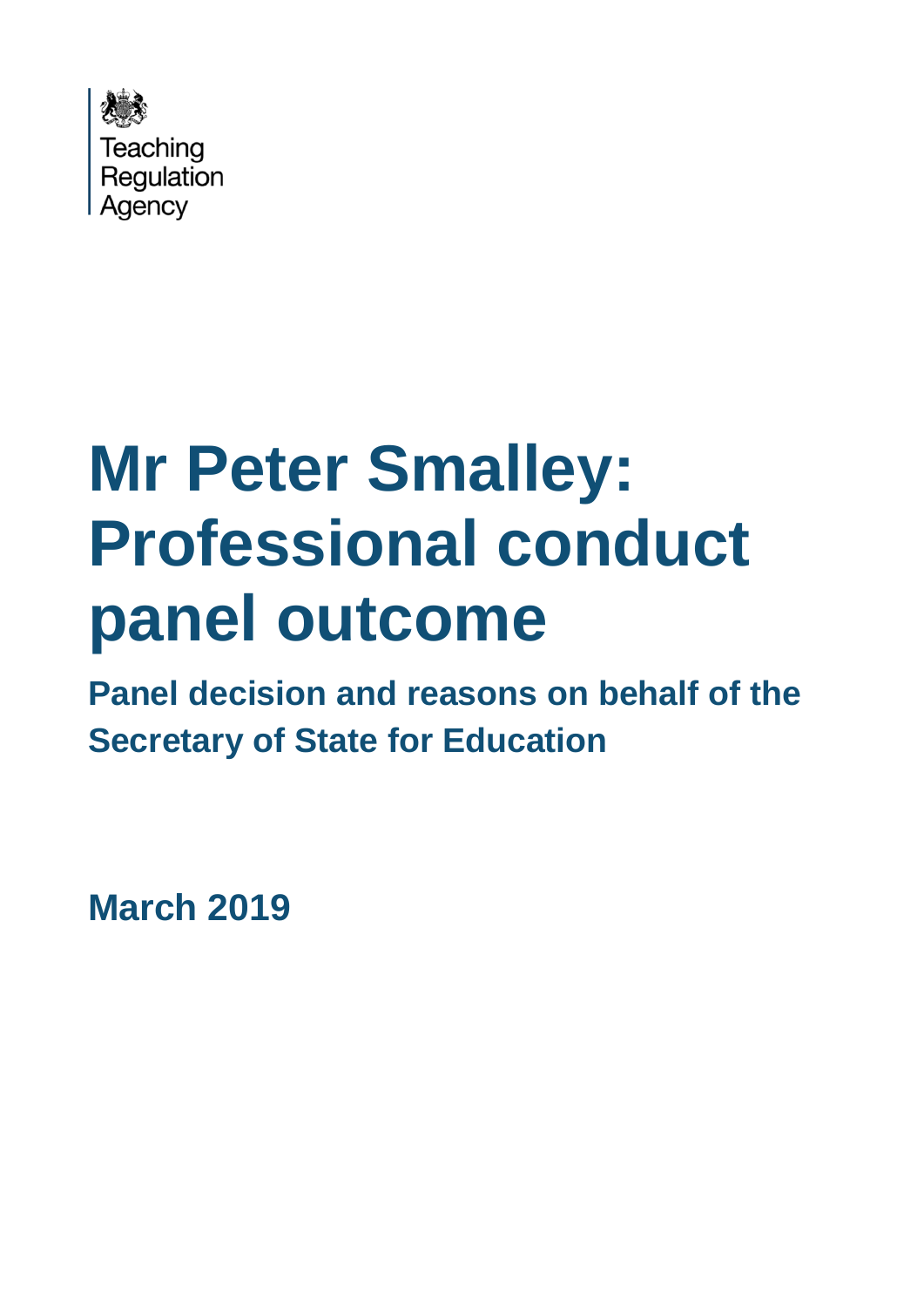# **Contents**

| A. Introduction                                          | 3              |
|----------------------------------------------------------|----------------|
| <b>B.</b> Allegations                                    | $\overline{4}$ |
| C. Preliminary applications                              | 5              |
| D. Summary of evidence                                   | 5              |
| <b>Documents</b>                                         | 5              |
| Witnesses                                                | 6              |
| E. Decision and reasons                                  | 6              |
| Panel's recommendation to the Secretary of State         | 12             |
| Decision and reasons on behalf of the Secretary of State | 14             |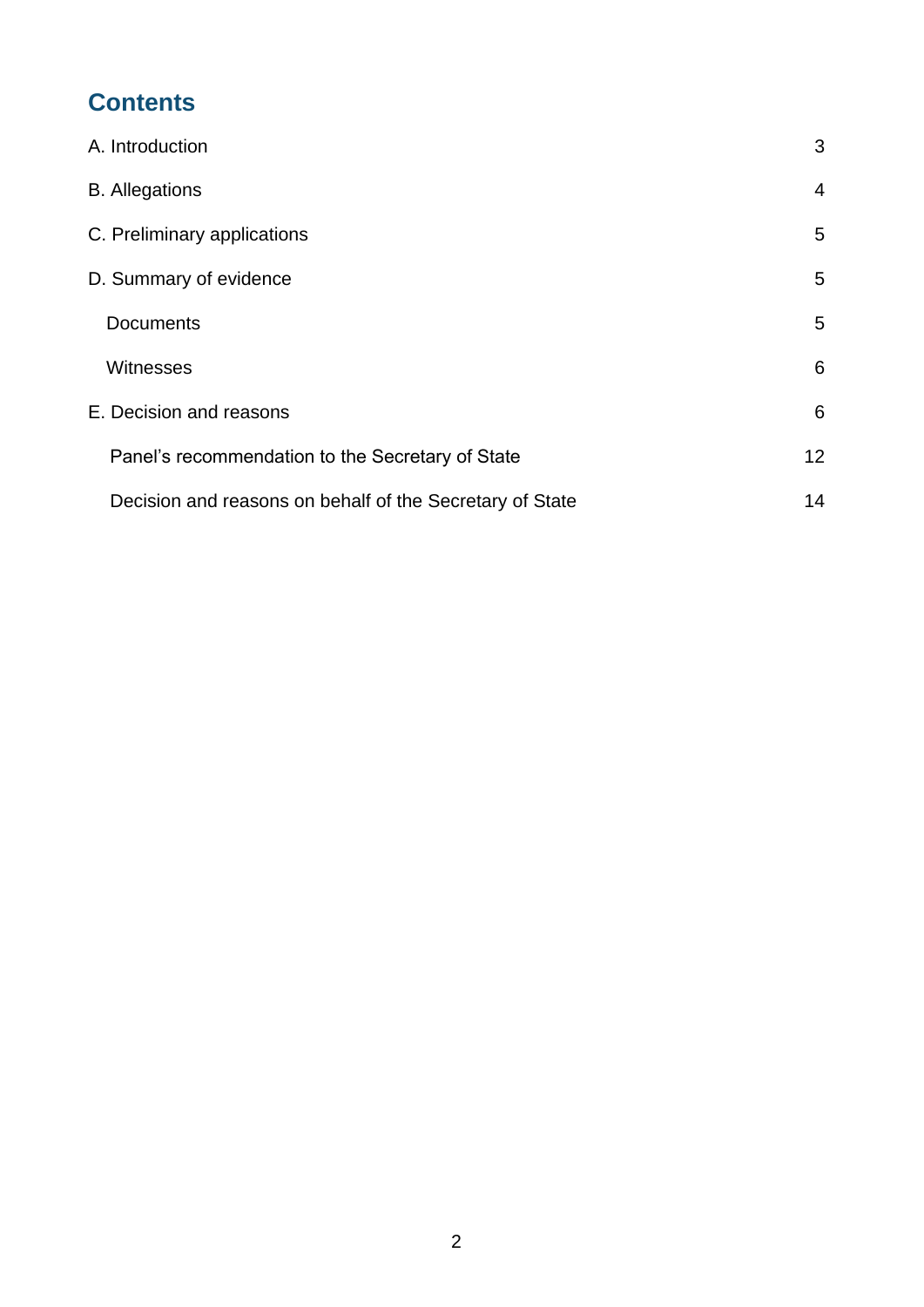**Professional conduct panel decision and recommendations, and decision on behalf of the Secretary of State**

| Teacher:                | Mr Peter Smalley                                     |  |
|-------------------------|------------------------------------------------------|--|
| Teacher ref number:     | 0330810                                              |  |
| Teacher date of birth:  | 25 February 1975                                     |  |
| <b>TRA reference:</b>   | 16789                                                |  |
| Date of determination:  | 26 March 2019                                        |  |
| <b>Former employer:</b> | Southglade Primary School, Nottingham ("the School") |  |

## <span id="page-2-0"></span>**A. Introduction**

A professional conduct panel ("the panel") of the Teaching Regulation Agency ("the TRA") convened on 18 March 2019 to 26 March 2019 at The Chace Hotel, Coventry (18 to 22 March) and Cheylesmore House, Coventry (25 to 26 March) to consider the case of Mr Peter Smalley.

The panel members were Ms Gail Goodman (teacher panellist – in the chair), Mr Chris Rushton (lay panellist) and Mr John Matharu (lay panellist).

The legal adviser to the panel was Mr Nick Leale of Blake Morgan LLP solicitors.

The presenting officer for the TRA was Ms Melinka Berridge of Kingsley Napley LLP solicitors.

Mr Smalley was present and was represented by Mr Colin Henderson (counsel).

The hearing took place in public and was recorded.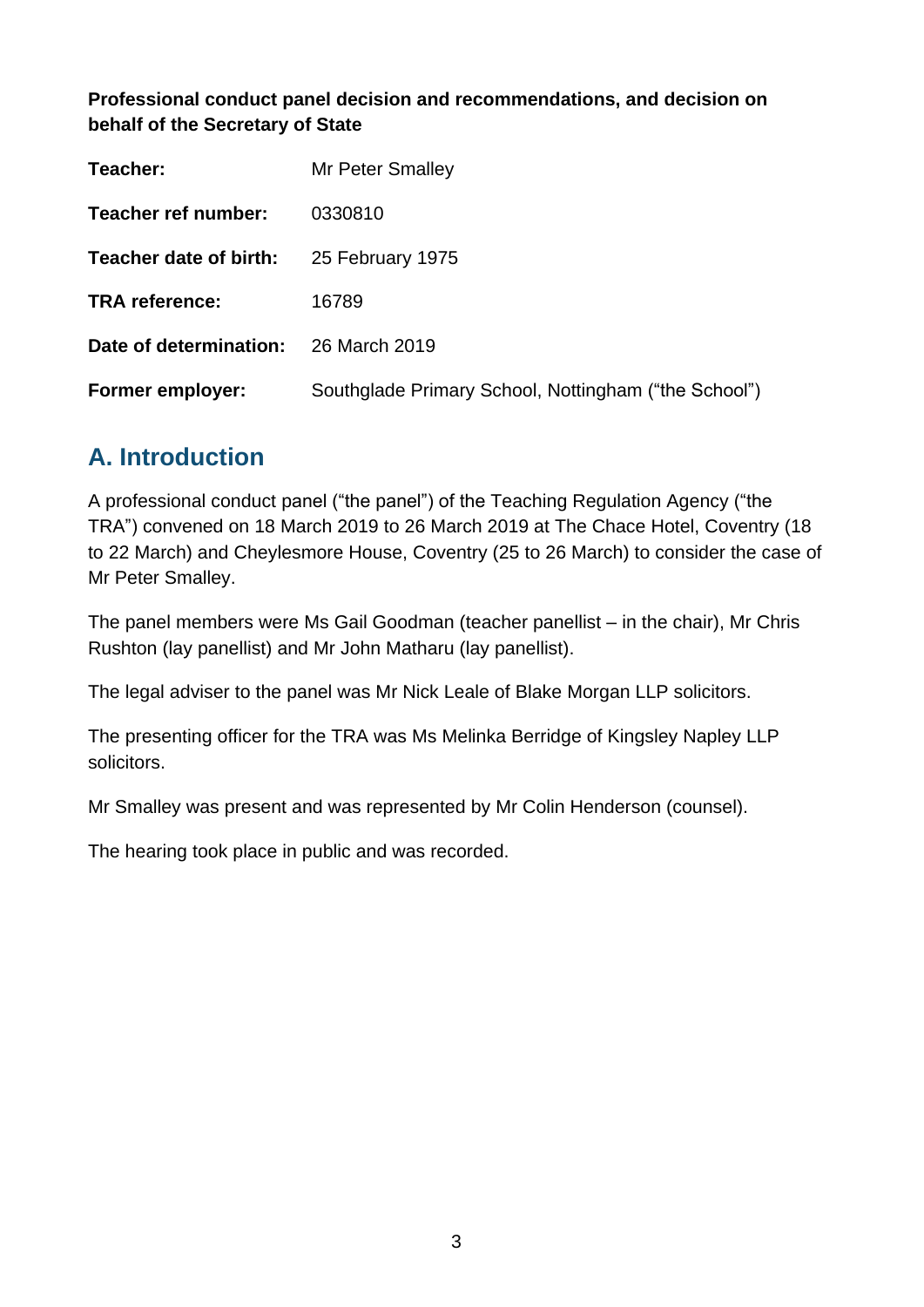## <span id="page-3-0"></span>**B. Allegations**

The panel considered the allegations set out in the Notice of Proceedings dated 23 October 2018.

It was alleged that Mr Peter Smalley was guilty of unacceptable professional conduct and/or conduct that may bring the profession into disrepute in that he failed to maintain appropriate professional standards whilst working as Head Teacher at Southglade Primary School in the period between 1 September 2013 and 12 February 2017 in that he:

- 1. In 2013 and 2014 did not provide staff at the school with regular and/or effective safeguarding and child protection training and updates.
- 2. Did not implement an adequate system and/or ensure a system was in place at the school designed to identify and record safeguarding and child protection issues.
- 3. Did not implement an adequate system and/or ensure a system was in place at the school to refer safeguarding and child protection concerns to external agencies.
- 4. Did not foster an environment at the school where staff members felt supported to raise concerns about child protection and safeguarding.
- 5. Approved and/or collaborated with Individual A in the preparation of a referral form for Pupil X in September 2014 which:
	- a) Was for an incident on 18 July 2014;
	- b) Was not approved by and/or shown to the original author of the referral form;
	- c) Was inaccurate.
- 6. His actions at paragraph 5 were dishonest.
- 7. His actions at paragraphs 1 and/or 2 and/or 3 and/or 4 and/or 5 were leadership failures in respect of his responsibility to manage safeguarding within the school.

Mr Smalley admitted all of the factual particulars except for paragraph 6 (dishonesty allegation).

Mr Smalley also accepted that the facts as admitted above (except for paragraph 5) amounted to unacceptable professional conduct and conduct that may bring the professional into disrepute.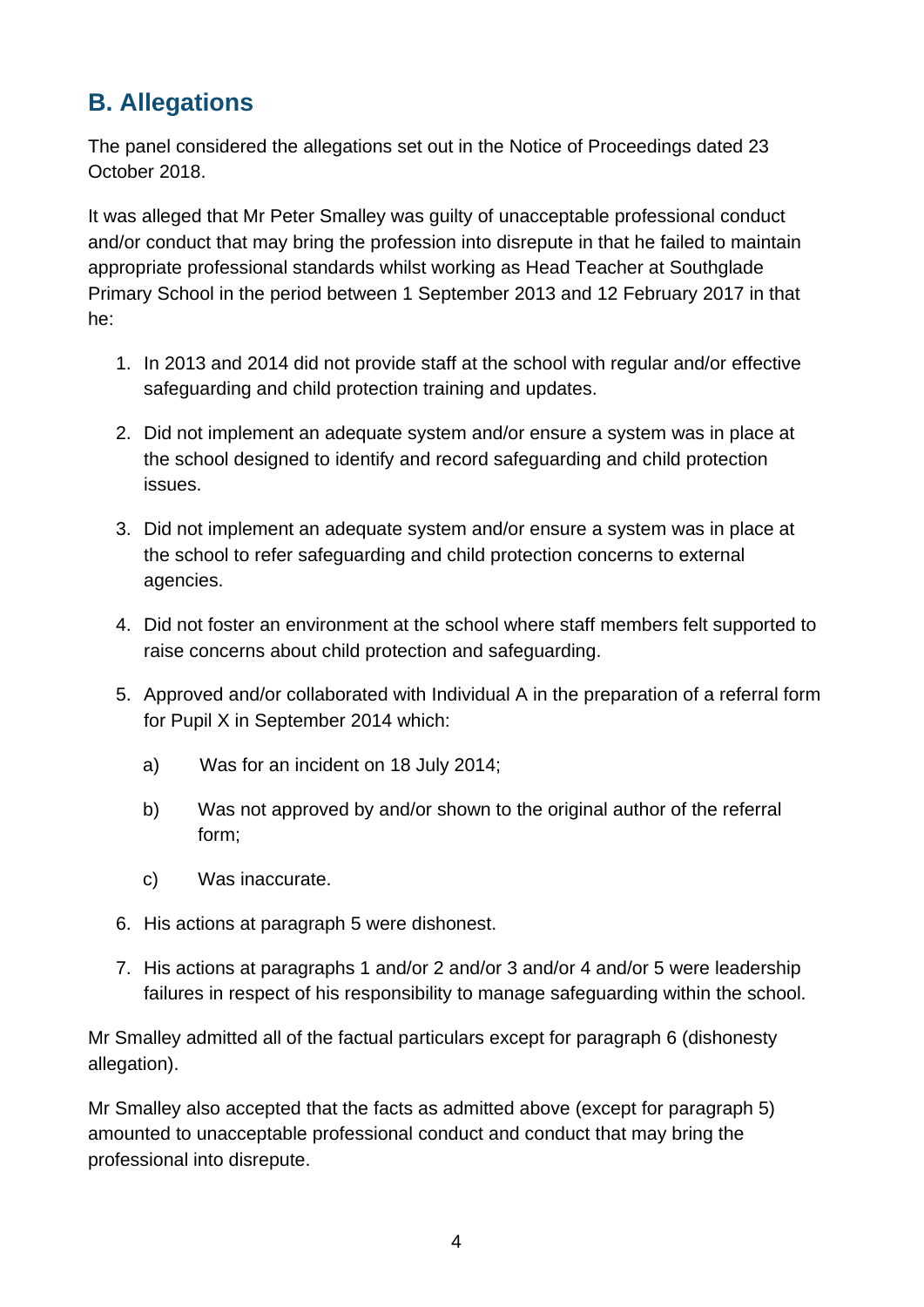# <span id="page-4-0"></span>**C. Preliminary applications**

The following preliminary matters were considered:

- i) It was decided by the panel that normal procedures and standard practice would be followed in relation to the anonymisation of Pupil X during the course of the proceedings and the anonymisation of anyone else whose publicised identity could lead to the identification of Pupil X during the hearing. Both representatives were supportive of this approach. The panel was aware that Pupil X had been identified in the course of press coverage of previous proceedings relating to Pupil X's death but considered that as these proceedings were examining different issues relating to Mr Smalley's professional conduct it was correct to follow normal TRA procedures with regard to the anonymisation of a child referred to in the proceedings.
- ii) The panel was reminded that it should put out of its mind any conclusions reached on the facts in the Coroner's Report and the Serious Case Review and agreed this approach.

## <span id="page-4-1"></span>**D. Summary of evidence**

#### <span id="page-4-2"></span>**Documents**

In advance of the hearing, the panel received a bundle of TRA documents which included:

Section A: Chronology, list of key people, summary of agreed facts and hearing running order – pages A2 to A9

Section B: Correspondence – pages B2 to B12

Section C: Witness Statements – pages C2 to C45

Section D: Teaching Regulation Agency document – pages D2 to D575

The panel also received a bundle of teacher documents which included:

Section A: Witness statements – pages A2 to A41

Section B: Teacher evidence – pages B2 to B69.

The panel were also provided with transcripts of the evidence given by Witness A, Witness A and Mr Smalley at the coroner's inquest. These documents appeared in a separate bundle with pagination of 2 to 352.

The panel also agreed to accept the following documents into evidence during the course of the hearing: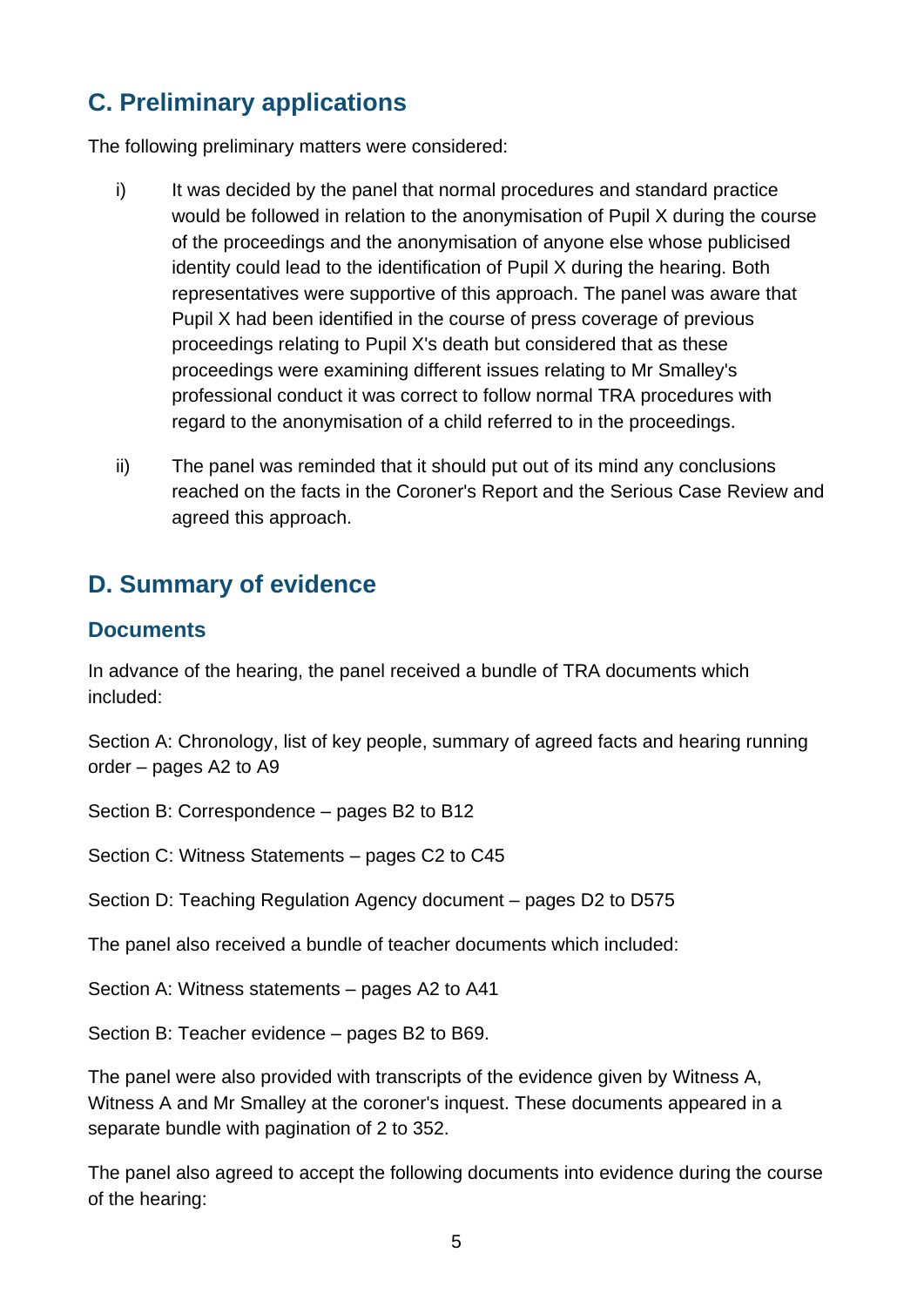- i) Note of meeting held on 30 June 2014 (TRA documents D 576)
- ii) Backdated training records (TRA documents D 577 to 578)
- iii) Diary entry (TRA documents D 579)

iv) Notes of safeguarding team meeting February to July 2014 (Teacher documents B70 to 91)

- v) Note of morning briefing on 2 June 2014 (Teacher documents B 92)
- vi) School behaviour policy (Teacher documents B 93 to 96)
- vii) Note of morning briefing on 24 March 2014 (Teacher documents B 97 to 98)
- viii) Notes of meeting on 28 April 2018 (Teacher documents B 99)
- ix) Incident report form (Teacher documents B100 to 101).

The panel members confirmed that they had read all of the documents in advance of the hearing.

#### <span id="page-5-0"></span>**Witnesses**

The panel heard oral evidence from:

- i) Witness A [REDACTED]
- ii) Witness B [REDACTED]
- iii) Witness C [REDACTED]
- iv) Witness D [REDACTED]
- v) Mr Smalley
- vi) Witness E [REDACTED]
- vii) Witness F [REDACTED]
- viii) Witness G [REDACTED]

## <span id="page-5-1"></span>**E. Decision and reasons**

The panel announced its decision and reasons as follows:

The panel has carefully considered the case before it and has reached a decision.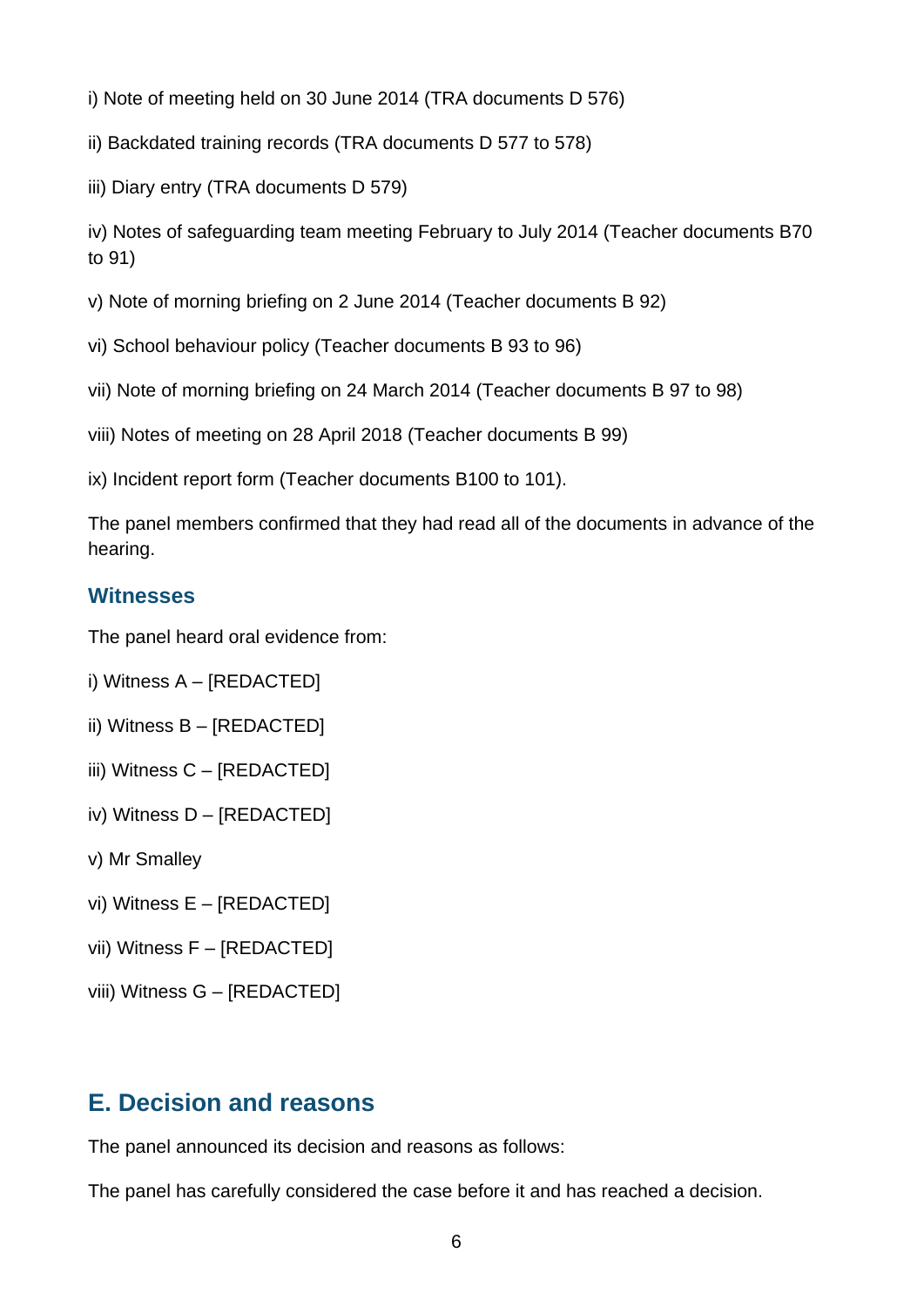The panel read all the documents provided in the bundle in advance of the hearing.

Mr Smalley was headteacher of the School from September 2013 until February 2017. This case relates to serious failures in relation to safeguarding and child protection at the School under Mr Smalley's leadership. It was alleged that staff received insufficient training in relation to safeguarding and that Mr Smalley failed to implement an effective system for identifying, recording and referring on safeguarding issues at the School. It was further alleged that he failed to foster an environment at the School in which staff felt supported to raise concerns about pupil welfare at the School. Mr Smalley was also accused of dishonestly collaborating with a colleague in the preparation of a referral form relating to Pupil X which was prepared nearly two months after the events in question, not approved by the author of the original misplaced form and was inaccurate.

The case followed the death of Pupil X, [REDACTED], while a pupil at the School. Pupil X died aged seven [REDACTED]. The TRA proceedings concerned alleged fundamental and serious leadership failures by Mr Smalley, as headteacher, to manage safeguarding within the School that only came to light following Pupil X's death.

### **Findings of fact**

Our findings of fact are as follows:

The panel found the following particulars of the allegations against you proven, for these reasons:

#### **1. In 2013 and 2014 you did not provide staff at the school with regular and/or effective safeguarding and child protection training and updates.**

Mr Smalley admitted this particular as per the Statement of Agreed Facts. It is accepted that the only formal relevant training took place on 7 October 2013. This was training on a basic level. No other training took place in the relevant period. Those who missed the October 2013 session, including several part-time staff, were not trained at all and this would not have been rectified had it not been highlighted by the Local Authority safeguarding audit in November 2014. No training even took place after February 2014 when the new safeguarding arrangements at the School were put in place. As a result staff members were not even clear, by Mr Smalley's own admission, how and with whom they should raise safeguarding concerns. It is particularly concerning that no training took place after October 2013 despite Mr Smalley having attended that training and therefore being well aware of the importance of further training needing to take place. The training was therefore wholly inadequate.

#### **2. You did not implement an adequate system and/or ensure a system was in place at the school designed to identify and record safeguarding and child protection issues.**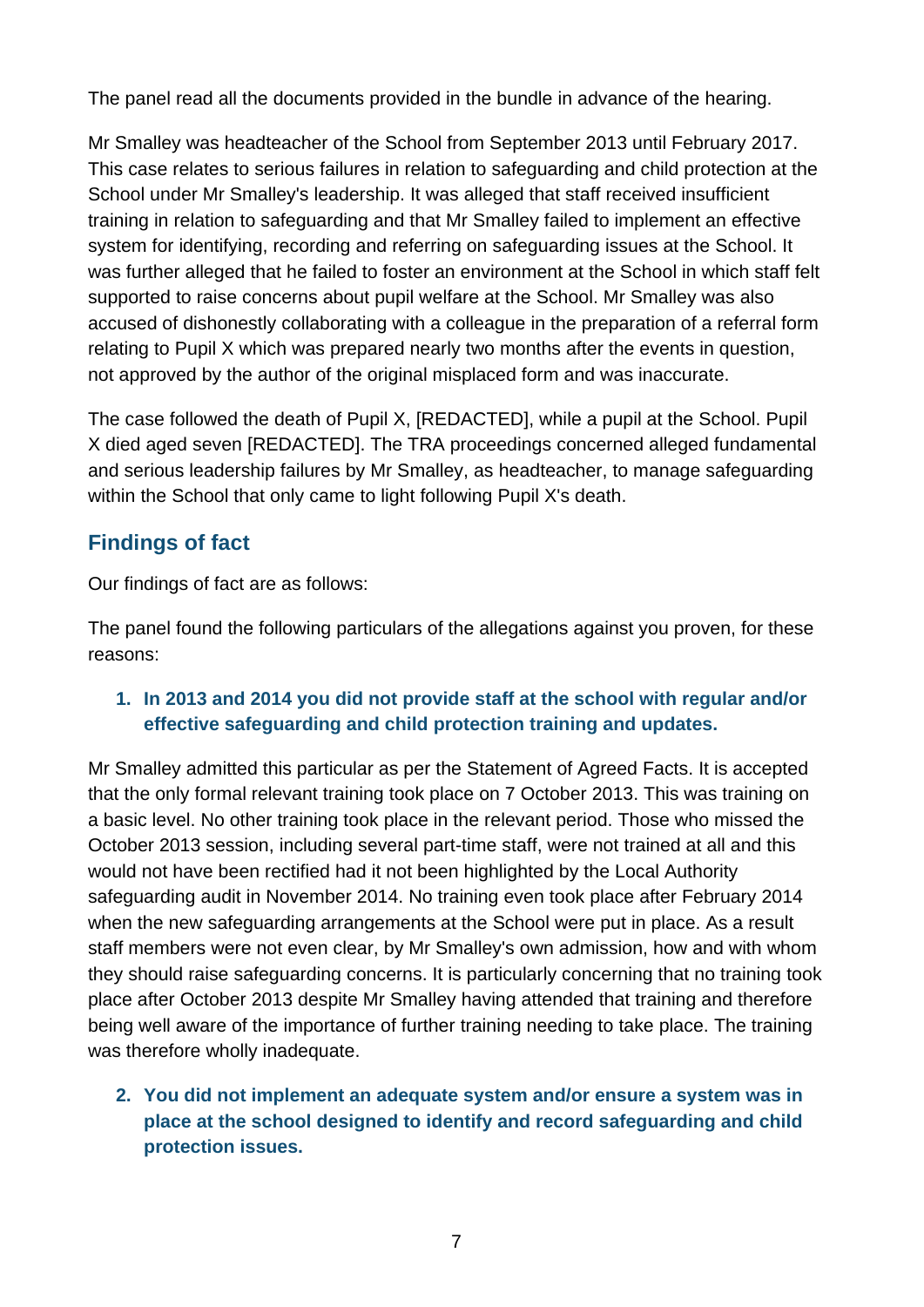Mr Smalley admitted this particular in his Statement of Agreed Facts. From September 2013 to February 2014 no formal safeguarding meetings took place. The [REDACTED] was Witness B, [REDACTED]. In the early weeks of the School year they had a weekly meeting covering generic matters but their professional relationship broke down and no further meetings were held. In February 2014 Mr Smalley completed safeguarding training. He introduced a new policy to be administered by a team of Witness B, Individual A, who was a newly appointed learning mentor, and himself. At that stage Individual A had not completed safeguarding training. Individual A introduced a box system for the deposit of safeguarding concern forms. However, the box was inappropriately placed in a public area of the School and everyone, including Mr Smalley himself, was confused as to the workings of the system. There was no longer an open door policy in operation for the discussion of safeguarding issues and staff were unclear as to whom they should report their concerns. Staff did not receive feedback on concerns raised and this led to some staff keeping their own copies of concern forms in unlocked cabinets in their classrooms. It is clear that two groups emerged in the School in support of either Witness B or Individual A. Mr Smalley's failure to supervise Individual A caused Witness B to become demoralised in her role and prevented them from working together effectively, as was required by the policy introduced by Mr Smalley.

#### **3. You did not implement an adequate system and/or ensure a system was in place at the school to refer safeguarding and child protection concerns to external agencies.**

Mr Smalley admitted this particular in the Statement of Agreed Facts. It is clear that prior to the new safeguarding reporting system, introduced in February 2014, Witness B had an effective open-door policy with regard to staff concerns and matters were referred on to external agencies as required. However, the system was not adequate in this period because there were no formal safeguarding meetings, Witness B was overstretched and was not sufficiently supported by Mr Smalley. After the new policy and wider team was introduced in February 2014, the system broke down. On numerous occasions thereafter, for example the 28 April incident, [REDACTED], and the [REDACTED] incident on or around 18 July, Individual A failed to refer the concerns on to external agencies.

#### **4. You did not foster an environment at the school where staff members felt supported to raise concerns about child protection and safeguarding.**

Mr Smalley admitted this particular in his Statement of Agreed Facts. The February 2014 changes were a watershed. The introduction of Individual A to the safeguarding system and the introduction of the new box system turned an open-door scheme with extensive staff support, to a system within which there was a lack of feedback to concerns raised and from which staff members disengaged due to perceived and actual lack of support. Staff were repeatedly unaware of whether any concerns raised had been acted upon. The strongest sign of the lack of faith staff had in the system, was when Pupil X's class teacher, Witness A, contacted Pupil X's Family Support Worker directly on 25 and 30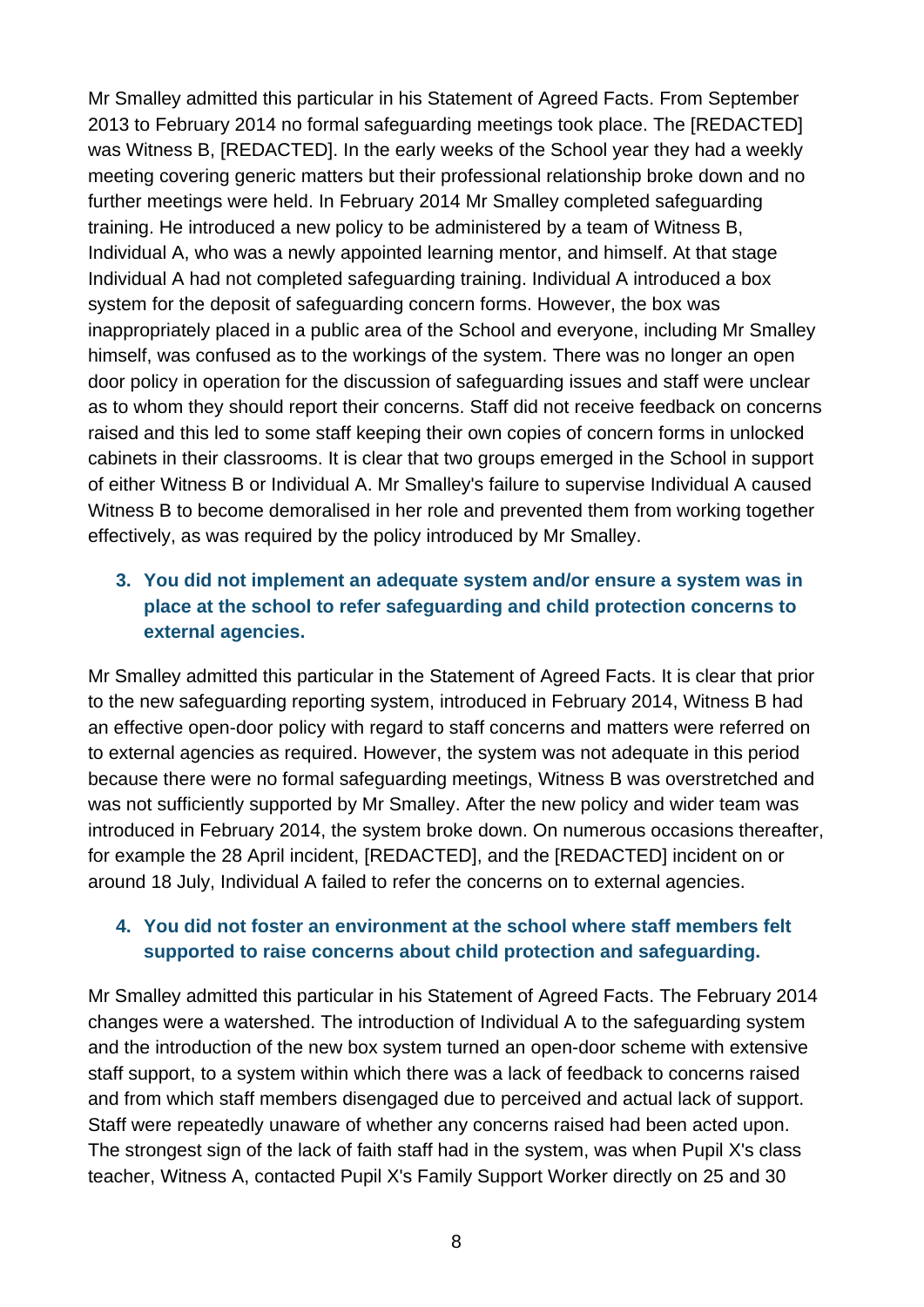April 2014. Mr Smalley then failed to invite either Witness A or Witness B to a meeting he held with the Family Support Worker and Individual A about Pupil X on 1 May 2014. When Witness A and Witness B did attend a meeting with similar attendees on 8 May 2014 Mr Smalley was unsupportive of their position and left them feeling undermined and reprimanded for their efforts in what they believed were genuine safeguarding concerns relating to Pupil X. They clearly felt unsupported then and subsequently when seeking to raise concerns about a child's safety. As Witness A said in her oral evidence, "with the backing of the School my little voice would have been heard".

#### **5. You approved and/or collaborated with Individual A in the preparation of a referral form for Pupil X in September 2014 which:**

- **a) Was for an incident on 18 July 2014;**
- **b) Was not approved by and/or shown to the original author of the referral form;**
- **c) Was inaccurate.**

Mr Smalley admitted these particulars in full in his Statement of Agreed Facts. He disputed that he took the relevant actions with any dishonest intent or that he was aware that the recreated form was inaccurate, even though it was inaccurate. Copies of the form were made available to the panel in the bundle and it clearly shows that the concern form was recreated by Individual A on 11 September 2014 in relation to the actions that took place on or around 18 July 2014. It is accepted by Mr Smalley that it was not reviewed by Witness A who had prepared the original form that had gone missing. We are clear that Mr Smalley should have discussed and reviewed the recreated form with Witness A. The panel accepts that Witness A's absence on the relevant date was coincidental, however she should have been consulted on the content. It is clear that the recreated form was an inaccurate record of the incident initially reported by Witness A. She originally reported sight of Pupil X having [REDACTED]. The second main box on the form is also apparently inaccurate. In that box Individual A stated she saw no facial bruising in the morning and that Pupil X had told her that Pupil X had caused [REDACTED] at playtime. However, it does not reflect what Individual B (Witness A's Teaching Assistant) told Witness A on the relevant morning. None of which is recounted in the second main box on the form was said on the day to Witness A. In oral evidence, Witness A said that this was "...not even believable".

#### **6. Your actions at paragraphs 1 and/or 2 and/or 3 and/or 4 and/or 5 were leadership failures in respect of your responsibility to manage safeguarding within the school.**

Mr Smalley admitted this particular. Safeguarding is a key leadership priority for any headteacher. He accepts it is entirely his overall responsibility. Mr Smalley extensively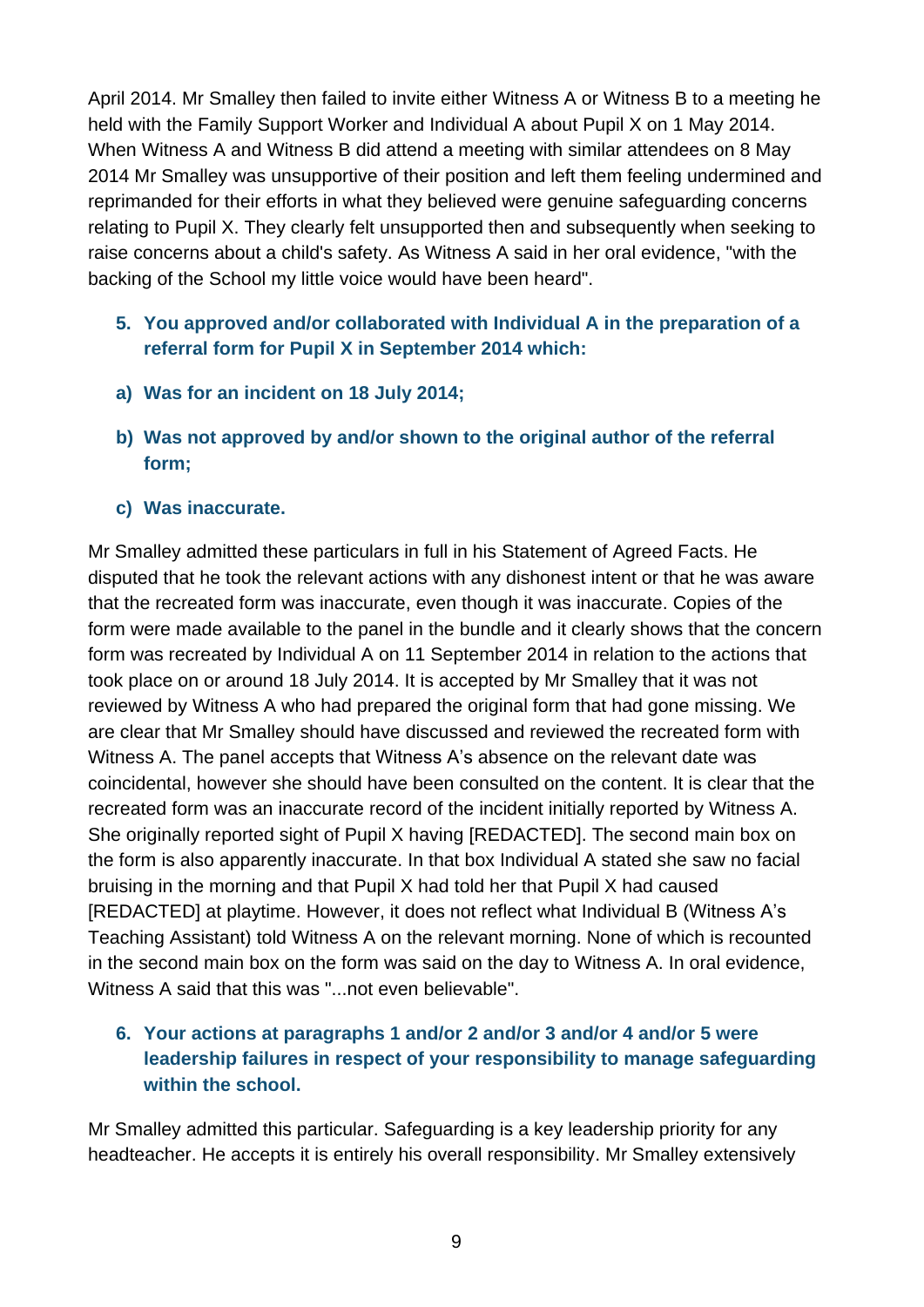failed in his leadership and management of safeguarding issues at the School as described in our reasoning above.

It must follow, with reference to the stem of the allegations as a whole, that Mr Smalley has failed to maintain appropriate professional standards by way of his failures to satisfactorily manage safeguarding issues as headteacher of the School. We expand on this in the unacceptable professional conduct/conduct that may bring the profession into disrepute reasons section below.

We have found the following particulars of the allegations against you not proven, for these reasons:

#### **7. Your actions at paragraph 5 were dishonest.**

Mr Smalley disputed any suggestion that he acted dishonesty. The panel is not satisfied that dishonesty has been proved. Mr Smalley's good character is in his favour and we note that there was no attempt to disguise that the form was a recreated version of the original concern form, as it was signed and dated as created on 11 September 2014. The panel accepts that Mr Smalley only "glimpsed" the originally prepared form at the safeguarding meeting on 21 July 2014. Mr Smalley relied on Individual A preparing an accurate reproduction of the original form as she had stated that she could remember the detail sufficiently and therefore could prepare it accurately. It was clearly an error by Mr Smalley not to take the recreated form to Witness A to discuss the accuracy or otherwise of its contents. However, we are satisfied that Mr Smalley was not aware of its inaccuracy and did not collaborate in its production in order to prepare an inaccurate self-serving version of events. We note that the minutes of the safeguarding meeting on 21 July 2014 makes reference to "the need for staff to ensure that Pupil X leaves the School with the same appearance that Pupil X entered". The panel accepts that this seems to suggest that there was some belief that day that Pupil X had caused [REDACTED] while at School.

#### **Findings as to unacceptable professional conduct and/or conduct that may bring the profession into disrepute**

Having found a number of the allegations proven, the panel has gone on to consider whether the facts of those proven allegations amount to unacceptable professional conduct and/or conduct that may bring the profession into disrepute. The panel has noted that Mr Smalley admitted both limbs in the Statement of Agreed Facts.

In doing so, the panel has had regard to the document Teacher Misconduct: The Prohibition of Teachers, which we refer to as "the Advice".

The panel is satisfied that the conduct of Mr Smalley in relation to the facts found proven, involved breaches of the Teachers' Standards. The panel considers that by reference to Part Two, Mr Smalley is in breach of the following standards: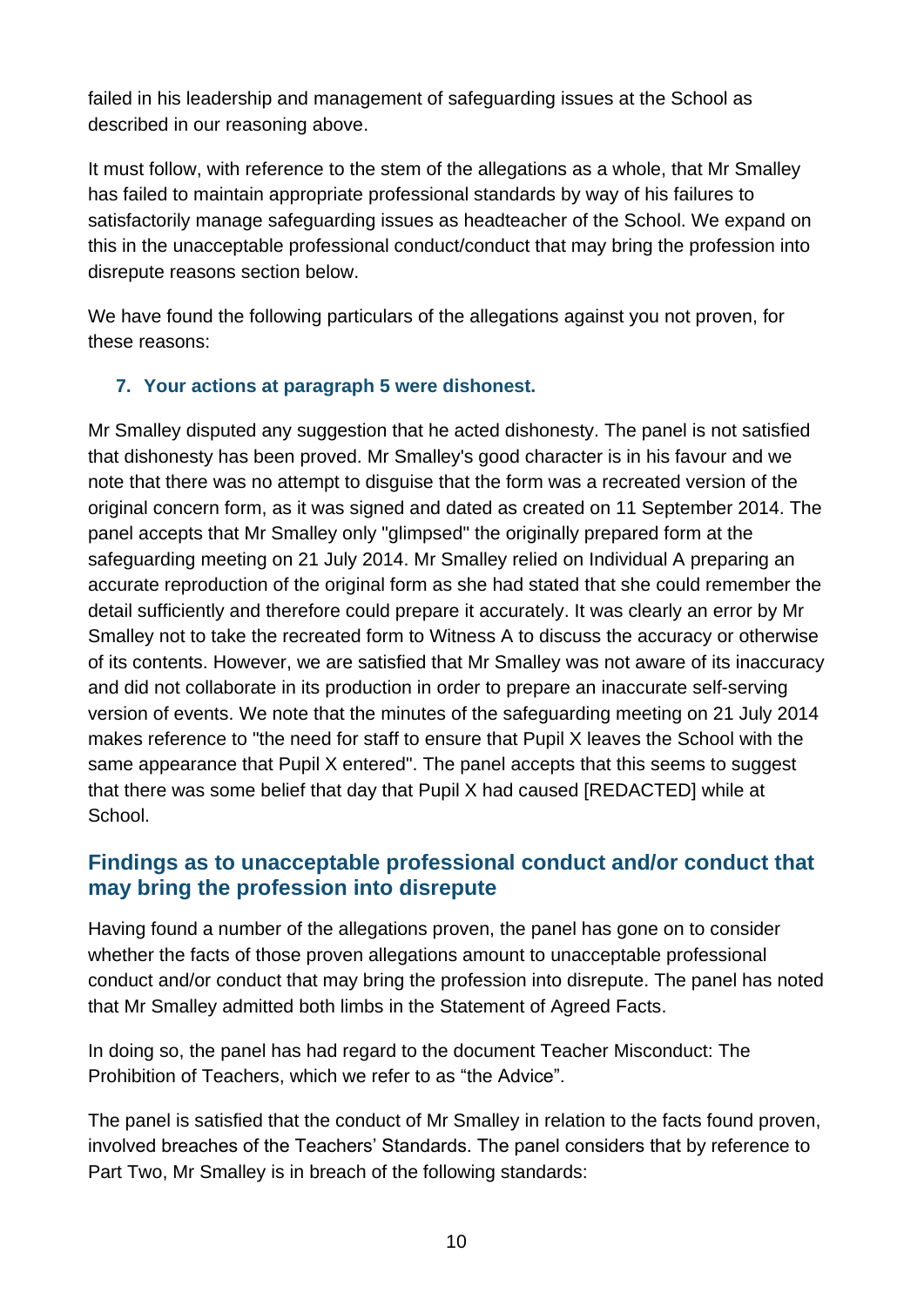- Teachers uphold public trust in the profession and maintain high standards of ethics and behaviour, within and outside school, by
	- o having regard for the need to safeguard pupils' well-being, in accordance with statutory provisions;
- Teachers must have proper and professional regard for the ethos, policies and practices of the school in which they teach…
- Teachers must have an understanding of, and always act within, the statutory frameworks which set out their professional duties and responsibilities.

The panel is satisfied that the conduct of Mr Smalley amounts to misconduct of a serious nature which fell significantly short of the standards expected of the profession.

Mr Smalley was the headteacher of a school at which pupil safeguarding concerns regularly arose. Over a significant period of time, as per his admissions and our findings, he failed to ensure that his staff were adequately trained or organised in relation to safeguarding and child protection concerns. For some of his staff no training took place at all and for many months at the start of his tenure there was no formalised safeguarding policy in place at all. In the autumn term he held no safeguarding meetings. He undertook little oversight of safeguarding issues that were arising under his overall watch. Mr Smalley said in his oral evidence, "I did not understand my responsibilities as headteacher. I hold my hands up. I should have put safeguarding at the front of my thinking. I was passive". These were very serious leadership shortcomings on Mr Smalley's part. He then renewed the safeguarding system in the School with the introduction of a new team of three people including him. It is however clear that this new system created widespread confusion amongst his staff and led to repeated failures to refer matters to external agencies as required. Mr Smalley's performance in relation to this part of his role led to an environment in which staff members were not only unclear as to the safeguarding reporting systems but also felt unsupported in the execution of their child protection responsibilities. This is to be regretted, particularly given the ultimately tragic consequences for Pupil X.

Good safeguarding is a key precept for any headteacher. Mr Smalley completely failed in his execution of it as headteacher at the School.

Accordingly, the panel is satisfied that Mr Smalley is guilty of unacceptable professional conduct.

Furthermore, the panel has taken into account how the teaching profession is viewed by others and considered the influence that teachers may have on pupils, parents and others in the community. The panel has taken account of the uniquely influential role that teachers can hold in pupils' lives and that pupils must be able to view teachers as role models in the way they behave.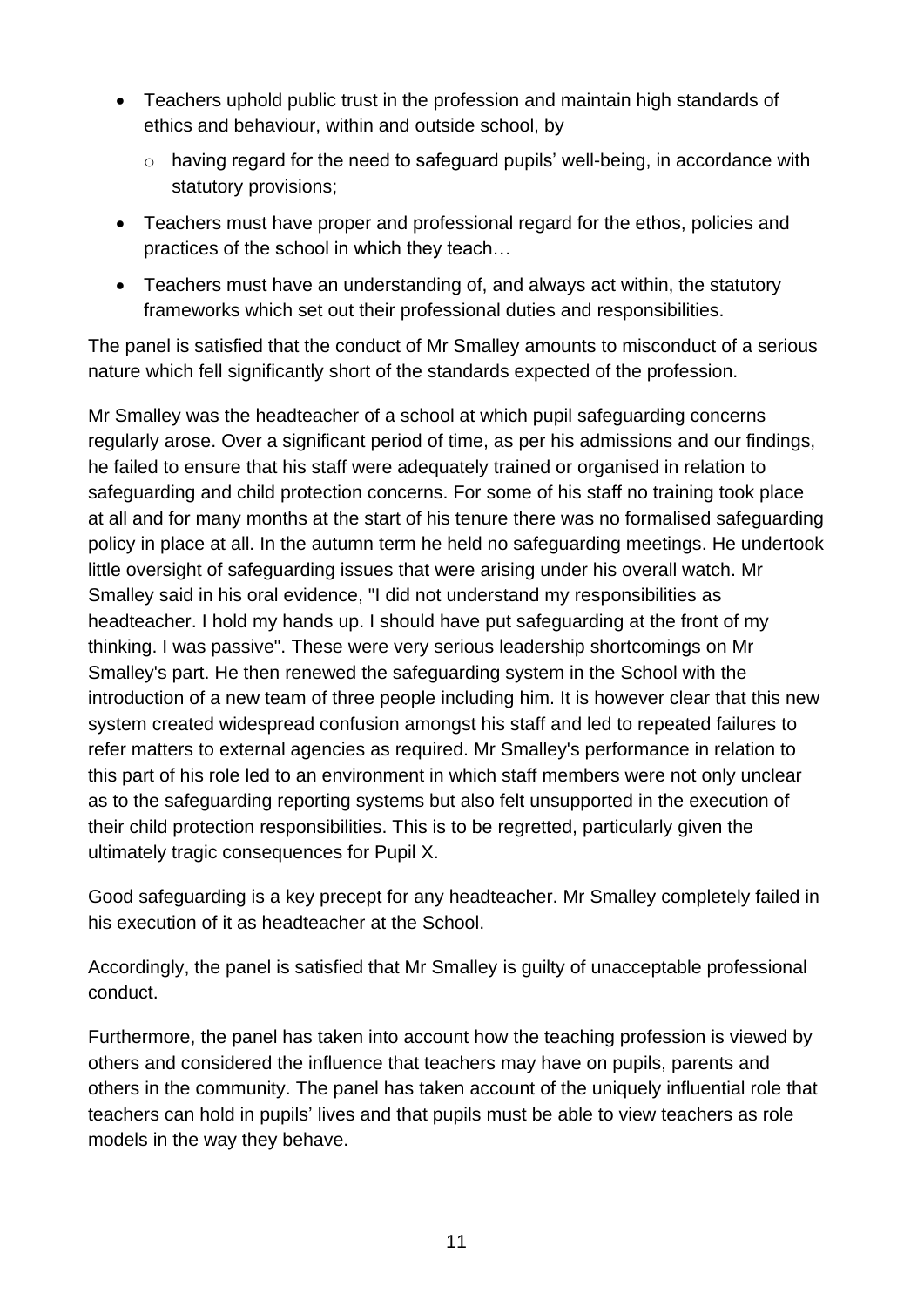The findings of misconduct are serious and the conduct displayed would likely have a negative impact on the individual's status as a teacher, potentially damaging the public perception.

The panel therefore finds that Mr Smalley's actions constitute conduct that may bring the profession into disrepute.

## <span id="page-11-0"></span>**Panel's recommendation to the Secretary of State**

Given the panel's findings in respect of unacceptable professional conduct/conduct that may bring the profession into disrepute, it is necessary for the panel to go on to consider whether it would be appropriate to recommend the imposition of a prohibition order by the Secretary of State.

In considering whether to recommend to the Secretary of State that a prohibition order should be made, the panel has to consider whether it is an appropriate and proportionate measure, and whether it is in the public interest to do so. Prohibition orders should not be given in order to be punitive, or to show that blame has been apportioned, although they are likely to have punitive effect.

The panel has considered the particular public interest considerations set out in the Advice and having done so has found a number of them to be relevant in this case, namely: the protection of pupils/the protection of other members of the public/the maintenance of public confidence in the profession/declaring and upholding proper standards of conduct and the interest of retaining the teacher in the profession. The panel has considered each of them very carefully and considered proportionality of sanction in light of them.

The panel's findings against Mr Smalley involved very serious failings in relation to the key leadership role of safeguarding over a significant period of time. There is, therefore, a strong public interest consideration in respect of the protection of pupils. The panel has reminded itself that the safeguarding failures that Mr Smalley oversaw were systemic and in place for a significant period of time. Mr Smalley repeatedly ignored obvious warning signs and thus missed numerous opportunities to act on those risk factors. If it had not been for those extensive systemic failures in Mr Smalley's management of safeguarding issues the chance to intervene in Pupil X's case would have been greatly increased. Pupil X would have been identified as high risk at a much earlier stage.

The panel considers that public confidence in the profession could be seriously weakened if conduct such as that found against Mr Smalley were not treated with the utmost seriousness when regulating the conduct of the profession.

The panel considered that a strong public interest consideration in declaring proper standards of conduct in the profession was also present as the conduct found against Mr Smalley, as outlined above, was outside that which could reasonably be tolerated.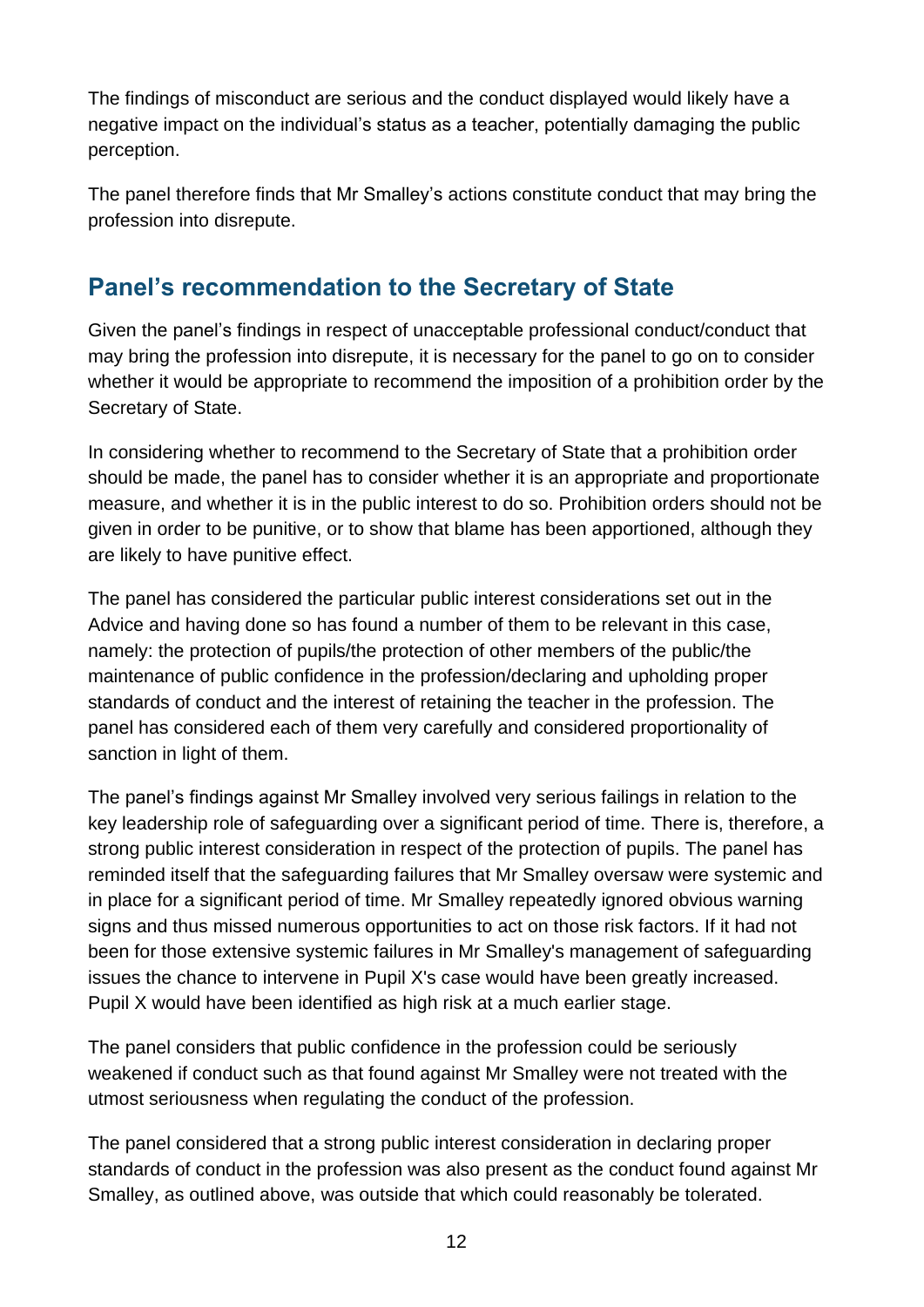The panel also took into account that there was a strong public interest consideration in retaining the teacher in the profession. It is clear from the references supplied by Mr Smalley that he was part of the Leading Teaching Programme around Nottingham who has been held in high esteem by his colleagues for his teaching ability.

In view of the clear public interest considerations that were present, the panel considered carefully whether or not it would be proportionate to impose a prohibition order taking into account the effect that this would have on Mr Smalley.

In carrying out the balancing exercise the panel considered the public interest considerations both in favour of and against prohibition as well as the interests of Mr Smalley. The panel took further account of the Advice, which suggests that a prohibition order may be appropriate if certain behaviours of a teacher have been proven. In the list of such behaviours, those that are relevant in this case are:

- serious departure from the personal and professional conduct elements of the Teachers' Standards;
- misconduct seriously affecting the education and/or well-being of pupils, and particularly where there is a continuing risk;

Even though there were behaviours that would point to a prohibition order being appropriate, the panel went on to consider whether or not there were sufficient mitigating factors to militate against a prohibition order being an appropriate and proportionate measure to impose, particularly taking into account the nature and severity of the behaviour in this case.

The panel reminded itself that Mr Smalley has a previously good record and admitted all of the findings that the panel has since made. The panel also took into account that Mr Smalley did suffer from a lack of resources and support in his role and that he was promoted into the headteacher position with insufficient leadership experience.

The panel has ultimately formed the view that although Mr Smalley was remorseful for what happened, his insight and reflection in relation to his conduct is not yet fully developed, following his involvement in a Serious Case Review, the criminal proceedings against members of Pupil X's family and the Coroner's Inquest.

The panel first considered whether it would be proportionate to conclude this case with no recommendation of prohibition, considering whether the publication of the findings made by the panel is sufficient.

The panel, however, is of the view that applying the standard of the ordinary intelligent citizen recommending no prohibition order is not a proportionate and appropriate response. Recommending that publication of adverse findings is sufficient in the case would unacceptably compromise the public interest considerations present in this case, despite the severity of consequences for the teacher of prohibition.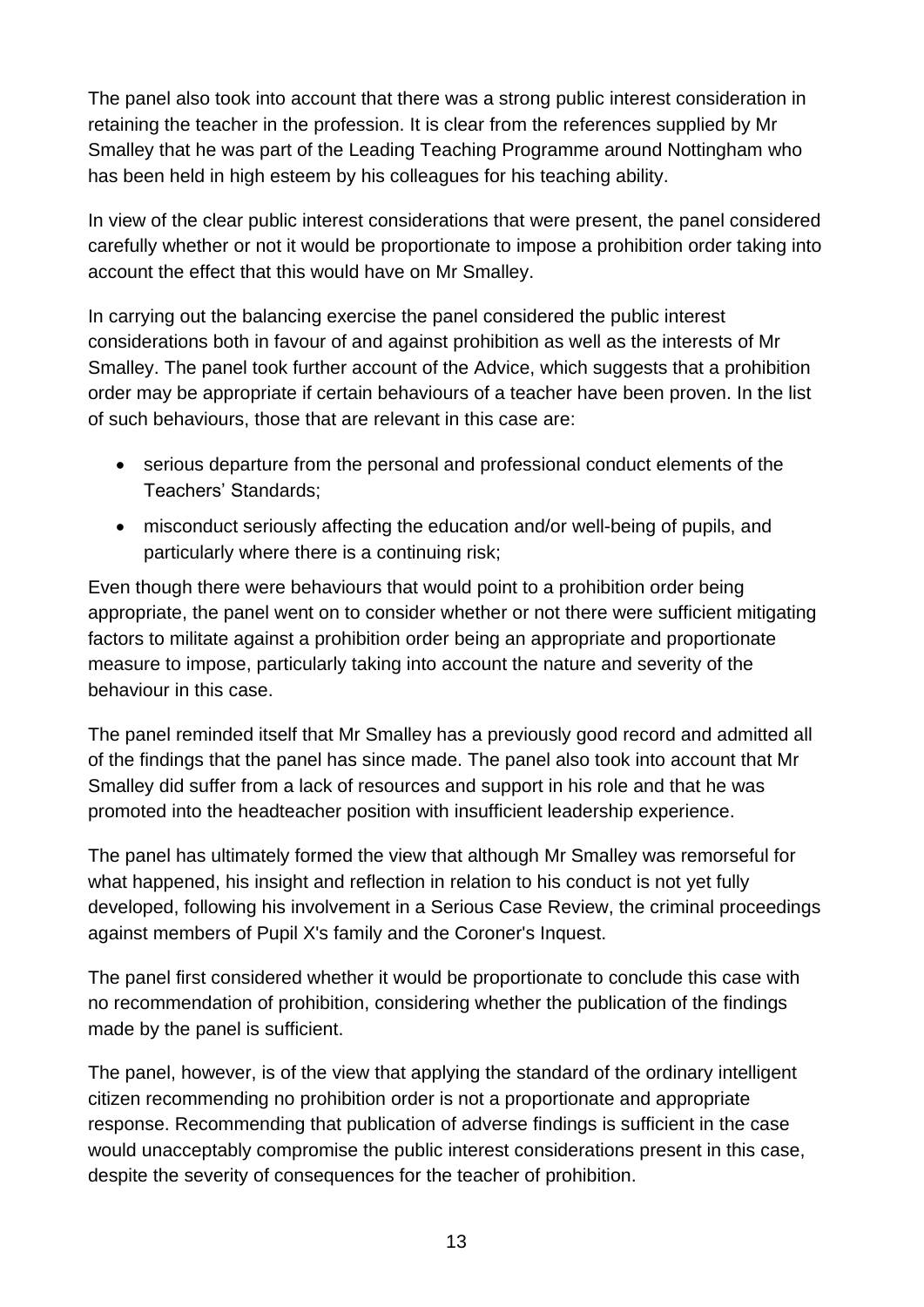The panel is of the view that prohibition is both proportionate and appropriate. The panel has decided that the public interest considerations greatly outweigh the interests of Mr Smalley. The fact that the findings relate to such serious systemic leadership failings in relation to the key headteacher role of ensuring effective safeguarding oversight was a significant factor in forming that opinion. Accordingly, the panel makes a recommendation to the Secretary of State that a prohibition order should be imposed with immediate effect.

The panel went on to consider whether or not it would be appropriate for it to decide to recommend that a review period of the order should be considered. The panel was mindful that the Advice states that a prohibition order applies for life, but there may be circumstances in any given case that may make it appropriate to allow a teacher to apply to have the prohibition order reviewed after a specified period of time that may not be less than two years.

The Advice indicates that there are behaviours that, if proven, would militate against a review period being recommended. The list is not exhaustive but the panel has noted that none of those listed behaviours are present in this case. The panel felt the findings indicated a situation in which a review period would be appropriate and as such decided that it would be proportionate in all the circumstances for the prohibition order to be recommended with provision for a review period of five years.

The panel is satisfied that this period will allow Mr Smalley to fully develop his insight and reflections in relation to what occurred and is sufficient to protect the public interest in this case despite the seriousness of the findings. Mr Smalley is a fine teacher of ICT and literacy who should be granted an opportunity after that period to try to persuade another panel that he can return to the profession.

## <span id="page-13-0"></span>**Decision and reasons on behalf of the Secretary of State**

I have given very careful consideration to this case and to the recommendation of the panel in respect of both sanction and review period.

In considering this case, I have also given very careful attention to the Advice that the Secretary of State has published concerning the prohibition of teachers.

In this case, the panel has found some of the allegations proven and found that those proven facts amount to unacceptable professional conduct and conduct that may bring the profession into disrepute. In this case, the panel has found some of the allegations not proven. I have therefore put those matters entirely from my mind.

The panel has made a recommendation to the Secretary of State that Mr Smalley should be the subject of a prohibition order, with a review period of five years.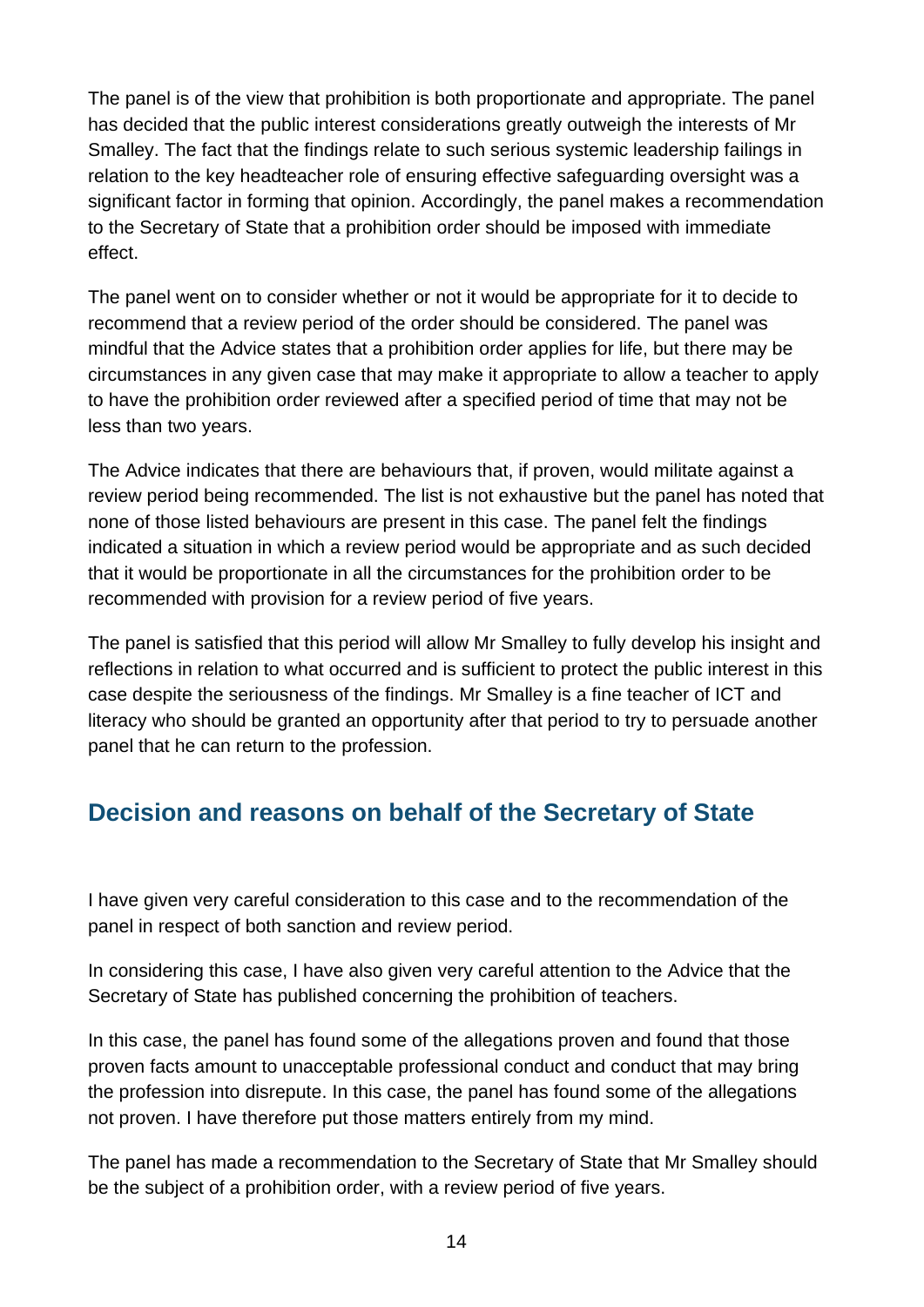In particular, the panel has found that Mr Smalley is in breach of the following standards:

- Teachers uphold public trust in the profession and maintain high standards of ethics and behaviour, within and outside school, by
	- o having regard for the need to safeguard pupils' well-being, in accordance with statutory provisions;
- Teachers must have proper and professional regard for the ethos, policies and practices of the school in which they teach…
- Teachers must have an understanding of, and always act within, the statutory frameworks which set out their professional duties and responsibilities.

The panel finds that the conduct of Mr Smalley fell significantly short of the standards expected of the profession.

The findings of misconduct are particularly serious as they include a finding of serious failings in relation to safeguarding on the part of a headteacher

I have to determine whether the imposition of a prohibition order is proportionate and in the public interest. In considering that for this case, I have considered the overall aim of a prohibition order which is to protect pupils and to maintain public confidence in the profession. I have considered the extent to which a prohibition order in this case would achieve that aim taking into account the impact that it will have on the individual teacher. I have also asked myself, whether a less intrusive measure, such as the published finding of unacceptable professional conduct and conduct that may bring the profession into disrepute, would itself be sufficient to achieve the overall aim. I have to consider whether the consequences of such a publication are themselves sufficient. I have considered therefore whether or not prohibiting Mr Smalley, and the impact that will have on him, is proportionate and in the public interest.

In this case, I have considered the extent to which a prohibition order would protect children. The panel has observed, "The panel's findings against Mr Smalley involved very serious failings in relation to the key leadership role of safeguarding over a significant period of time. There is, therefore, a strong public interest consideration in respect of the protection of pupils." A prohibition order would therefore prevent such a risk from being present in the future. I have also taken into account the panel's comments on insight and remorse, which the panel sets out as follows, "The panel has ultimately formed the view that although Mr Smalley was remorseful for what happened, his insight and reflection in relation to his conduct is not yet fully developed, following his involvement in a Serious Case Review, the criminal proceedings against members of Pupil X's family and the Coroner's Inquest." In my judgement, the lack of full insight means that there is some risk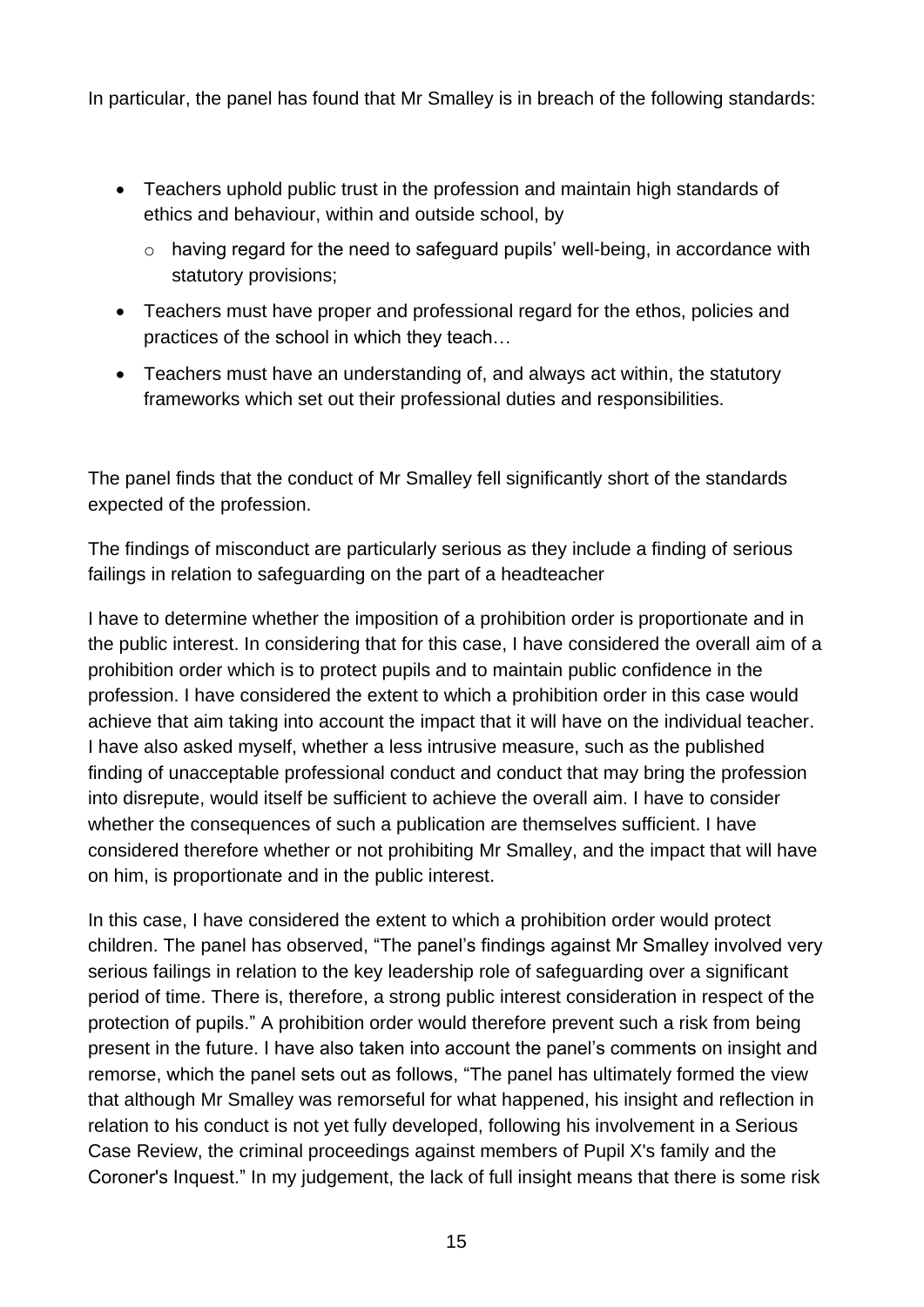of the repetition of this behaviour and this puts at risk future pupils' safeguarding. I have therefore given this element considerable weight in reaching my decision.

I have gone on to consider the extent to which a prohibition order would maintain public confidence in the profession. The panel observe, "The panel considers that public confidence in the profession could be seriously weakened if conduct such as that found against Mr Smalley were not treated with the utmost seriousness when regulating the conduct of the profession."

I have had to consider that the public has a high expectation of professional standards of all teachers and that the public might regard a failure to impose a prohibition order as a failure to uphold those high standards. In weighing these considerations, I have had to consider the matter from the point of view of an "ordinary intelligent and well-informed citizen."

I have considered whether the publication of a finding of unacceptable professional conduct, in the absence of a prohibition order, can itself be regarded by such a person as being a proportionate response to the misconduct that has been found proven in this case.

I have also considered the impact of a prohibition order on Mr Smalley himself. The panel say, "It is clear from the references supplied by Mr Smalley that he was part of the Leading Teaching Programme around Nottingham who has been held in high esteem by his colleagues for his teaching ability."

A prohibition order would prevent Mr Smalley from teaching. A prohibition order would also clearly deprive the public of his contribution to the profession for the period that it is in force.

In this case, I have placed considerable weight on the panel's comments concerning the lack of full insight or remorse.

I have given less weight in my consideration of sanction therefore, to the contribution that Mr Smalley has made to the profession. In my view, it is necessary to impose a prohibition order in order to maintain public confidence in the profession. A published decision, in light of the circumstances in this case, that is not backed up by full remorse or insight, does not in my view satisfy the public interest requirement concerning public confidence in the profession.

For these reasons, I have concluded that a prohibition order is proportionate and in the public interest in order to achieve the intended aims of a prohibition order.

I have gone on to consider the matter of a review period. In this case, the panel has recommended a 5 year review period.